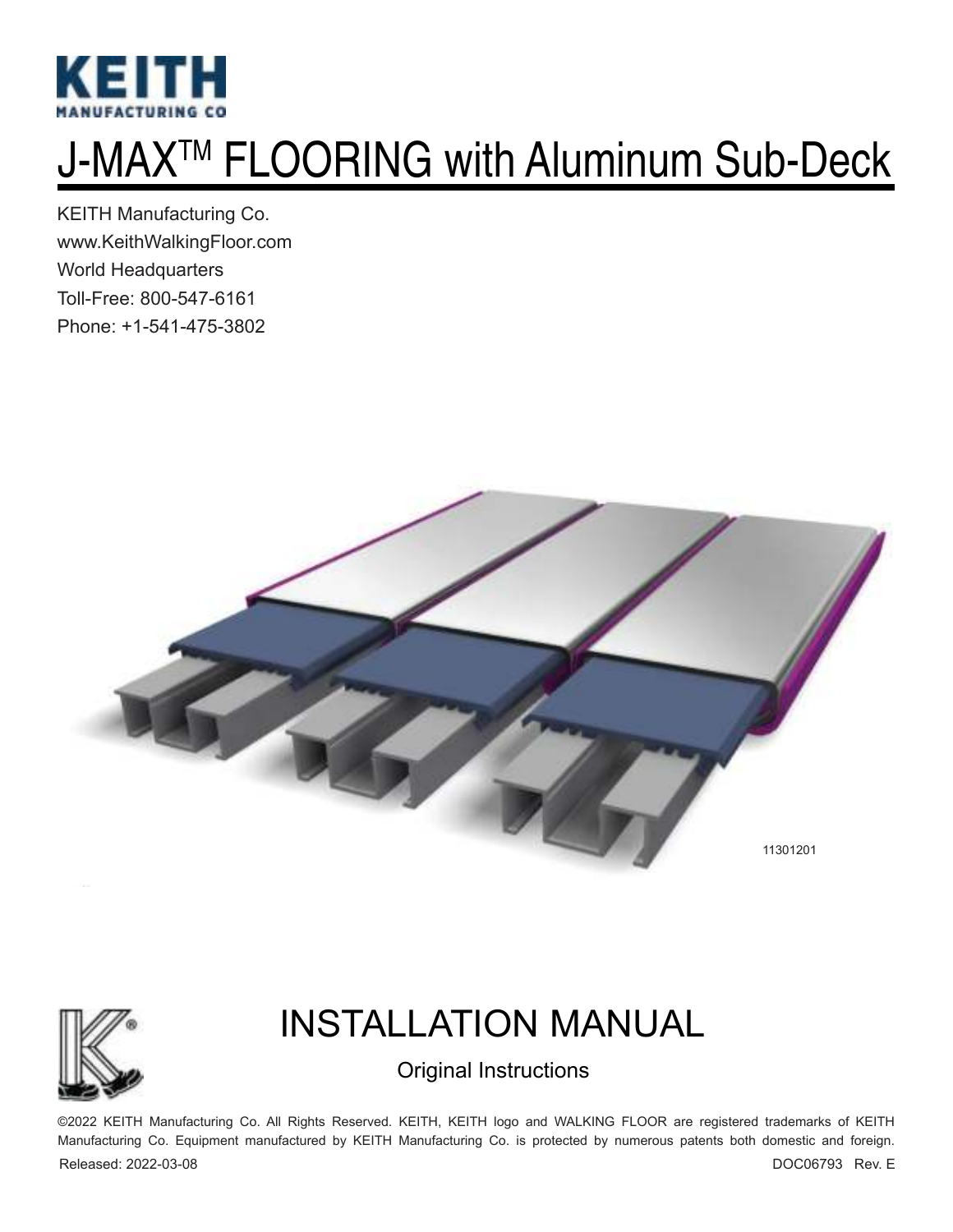### **Table of Contents**

| Introduction                                                                                        |    |
|-----------------------------------------------------------------------------------------------------|----|
| <b>Floor Slat Assembly Details</b><br>1.0                                                           |    |
| <b>Pre-Order Information Required</b><br>2.0 <sub>2</sub>                                           |    |
| 2.1 Inside Length of Trailer                                                                        |    |
| 2.2 Location of Drive in Trailer                                                                    |    |
| 2.3 Determine Quantity of Floor Slats                                                               | 5  |
| Installation Instructions                                                                           | 6  |
| Crossmember Requirements & Baffle Plate Installation<br>3.0                                         | 6  |
| Sub-Deck & Side Seal Installation<br>4.0                                                            | 8  |
| 5.0<br>Bearings & Slat Installation                                                                 |    |
| 5.1 Method 1: Bearings Snapped Down onto Sub-Deck, Slats Slid Over Bearings (with Bearing Stops) 11 |    |
| 5.2 Method 2: Bearings Slid into Slats, Both Snapped Down onto Sub-Deck (with Bearing Stops)        | 13 |
| 6.0 Floor Slat Attachment Instructions                                                              | 17 |
| <b>J-Seal Seating Instructions</b><br>7.0                                                           | 18 |
| Fabricate & Install Front Slope Shield<br>8.0                                                       | 19 |
| <b>Technical Support</b>                                                                            | 20 |
| Contact Information - KEITH Manufacturing Co.                                                       | 20 |
|                                                                                                     |    |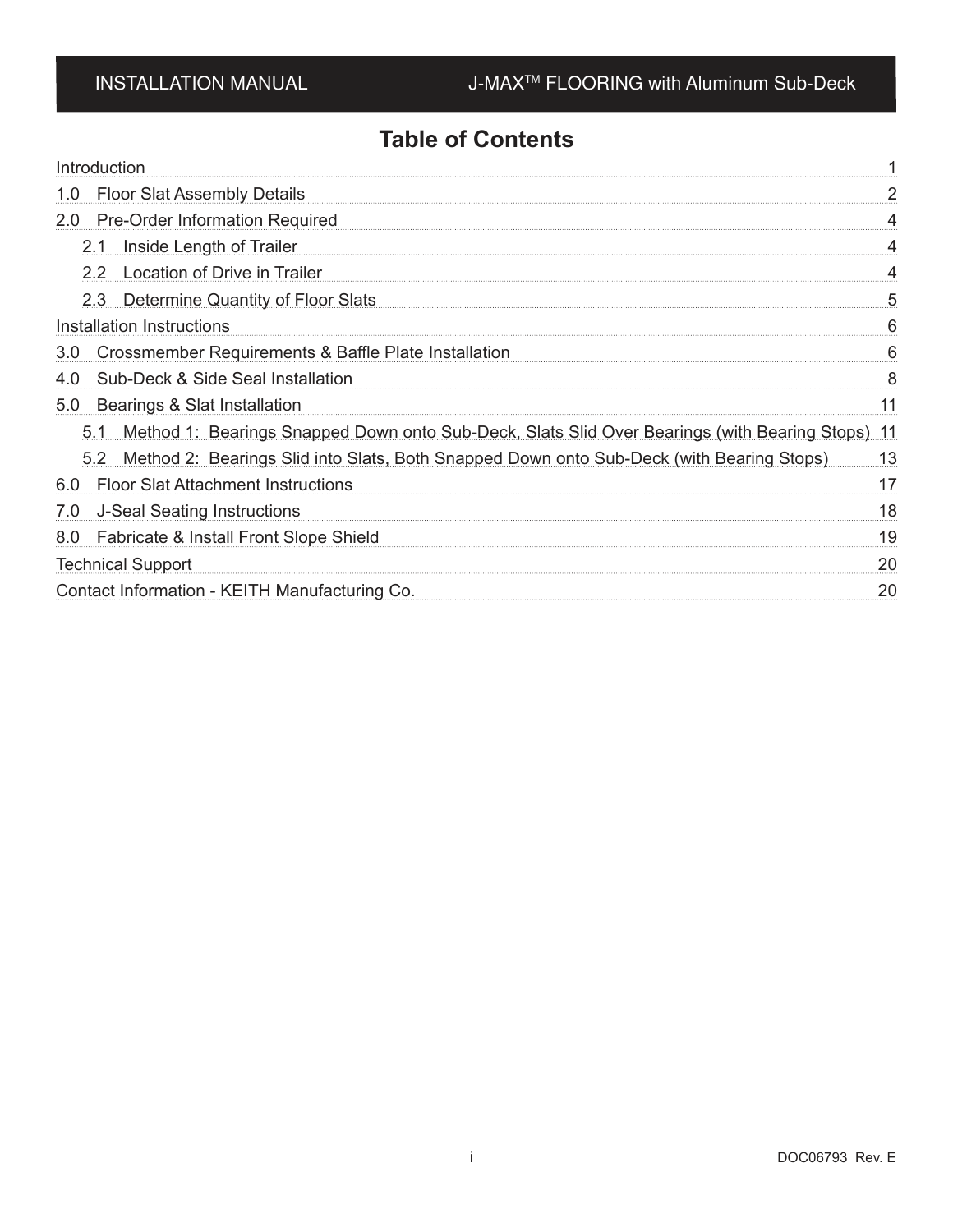### **Introduction**

This manual explains procedures for installing 4-5/16 inch [109.5 mm] KEITH® J-MAX™ Flooring with aluminum sub-deck in trailers with aluminum or steel crossmembers and a KEITH® *WALKING FLOOR*® unloading system. Many variables affect the installation, but the general process remains constant. Details of the installation vary according to trailer features, kit selections, and installer preferences. Optional instructions are given for some operations to allow for flexibility.

Installation time varies and is between 25 to 50 man hours, depending upon the experience of the installer and the adaptability of the trailer. If the trailer is not yet built, there are some trailer preparations provided in Section 3.0 that will save time and effort. One person with welding skills can complete the entire installation.

Several reference drawings are included in this manual. The appropriate KEITH® *WALKING FLOOR*® Owner Operator Manual contains more detailed information about the system and operation procedures.

Direct any questions to KEITH Manufacturing Co. or one of our international offices listed on our website.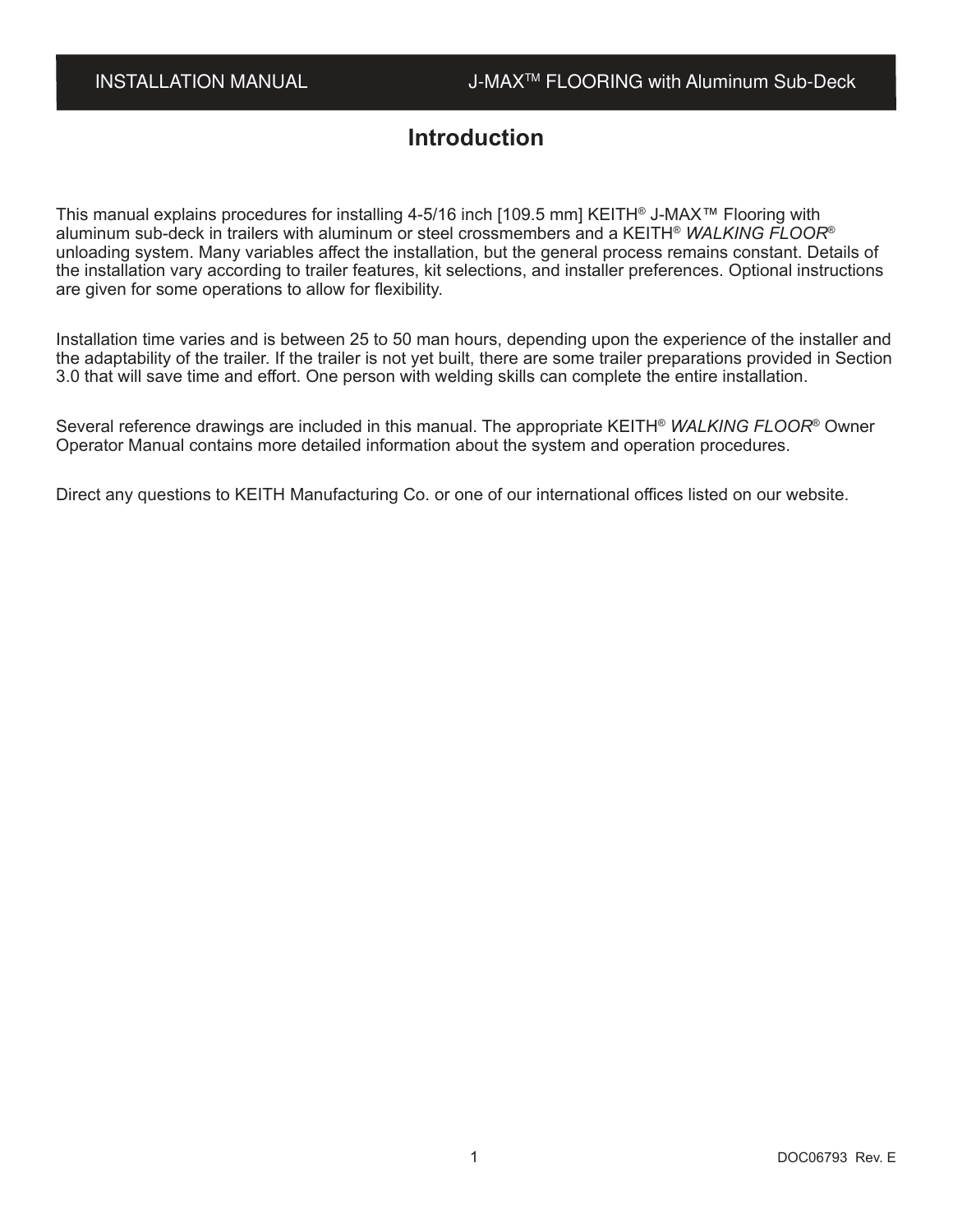### **1.0 Floor Slat Assembly Details**

A. J-MAX slat assembly as supplied by KEITH Manufacturing Co. (See Figure 1)

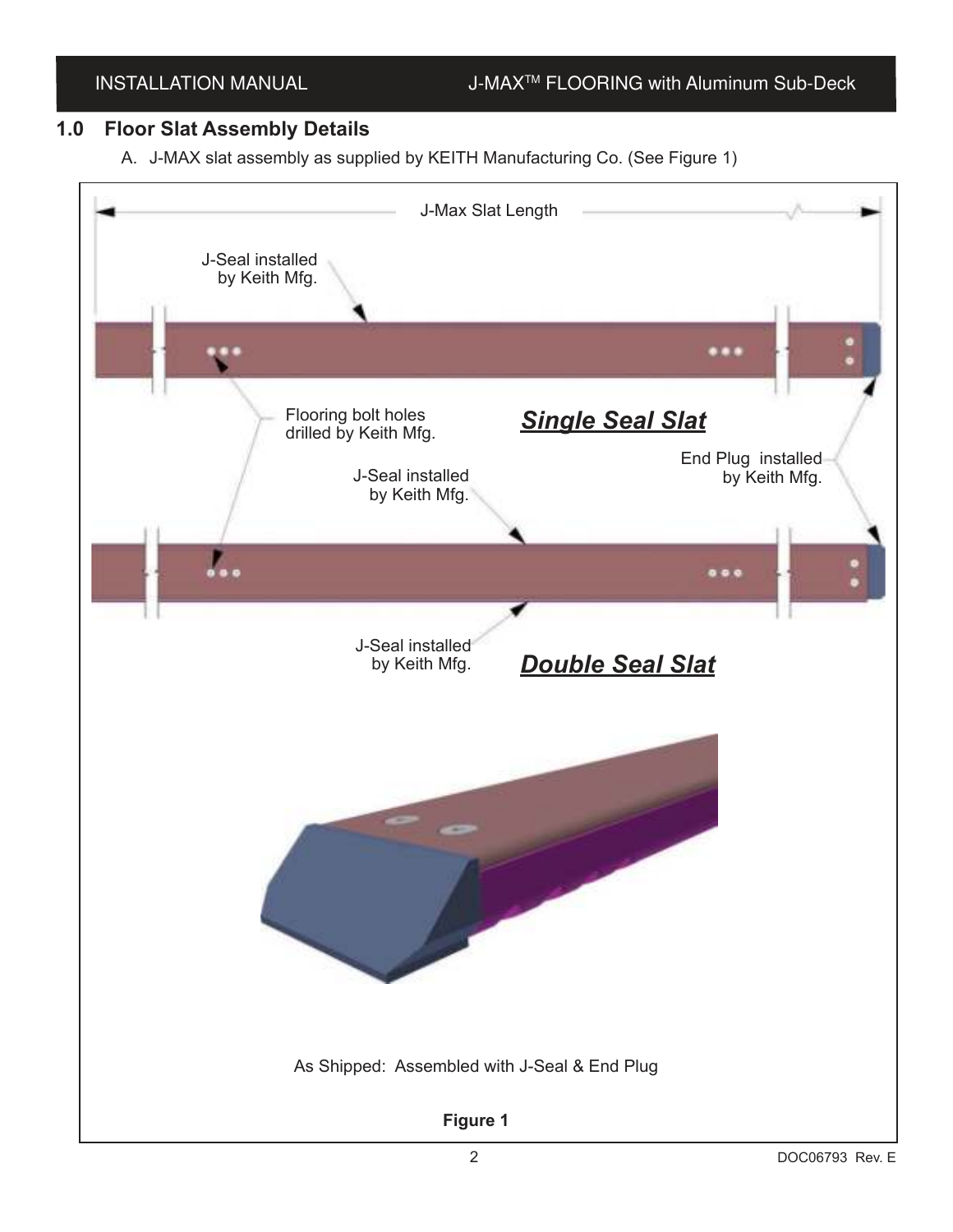B. J-MAX slat assembly detail. (See Figure 2)

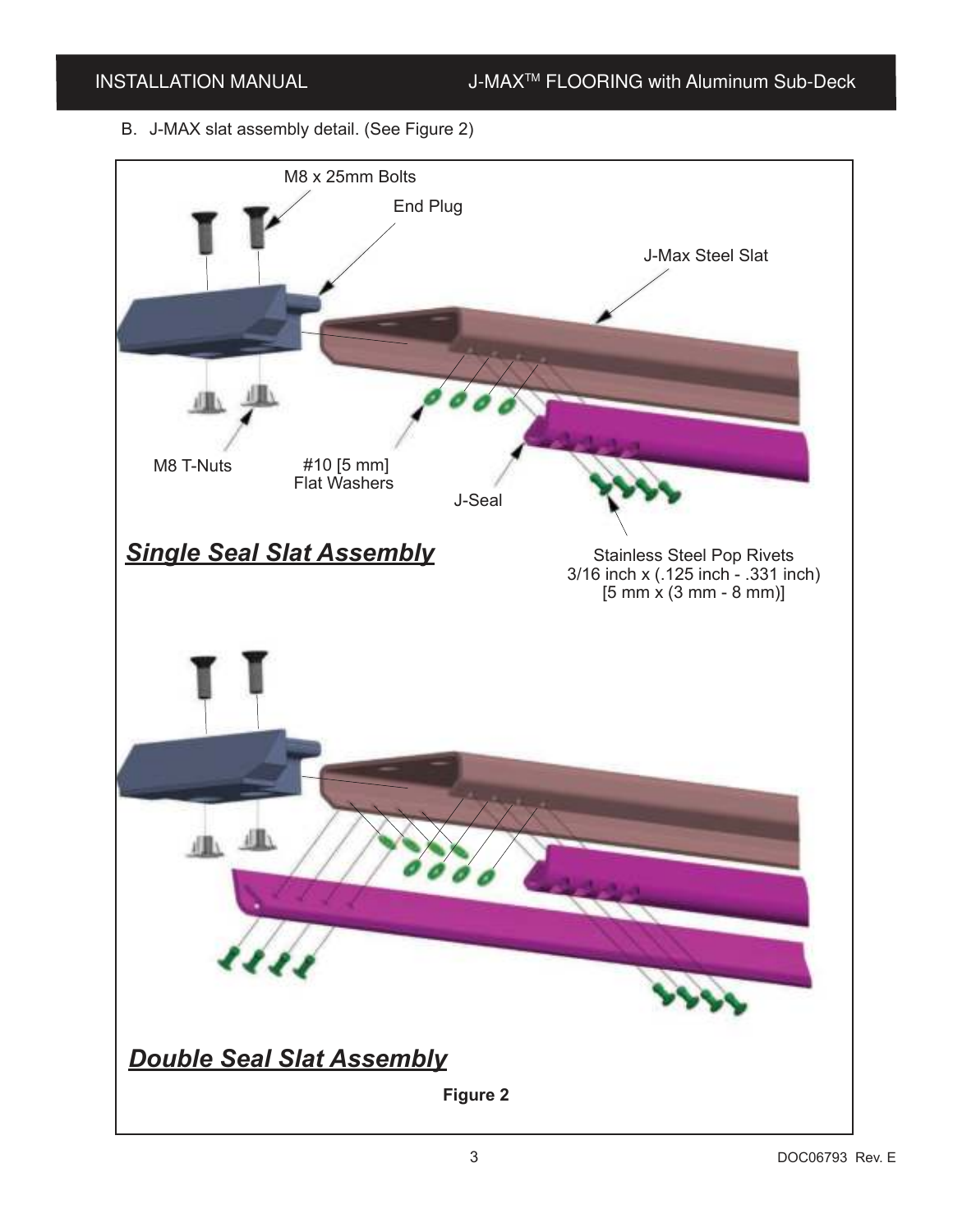**Dimensions for drives with an 8 inch [203 mm] stroke length**

**Dimensions for drives with an 10 inch [254 mm] stroke length**

### **2.0 Pre-Order Information Required**

2.1 Inside Length of Trailer

Calculate for slat length as shown. (See Figure 3)



### 2.2 Location of Drive in Trailer

1. Determines Floor Slat Bolt Hole Location:

Because the slat material is high strength steel, KEITH Manufacturing Co. pre-drills and countersinks the floor bolt holes in J-MAX slats to facilitate installation. The cross-drive shoes on a J-MAX drive unit are all long shoes so that all of the slats have the same hole pattern. (See Figure 3)

- 2. Determines Lengths of Sub-Deck (See Figure 3)
- 3. Determines Lengths of Bearings (See Figure 3)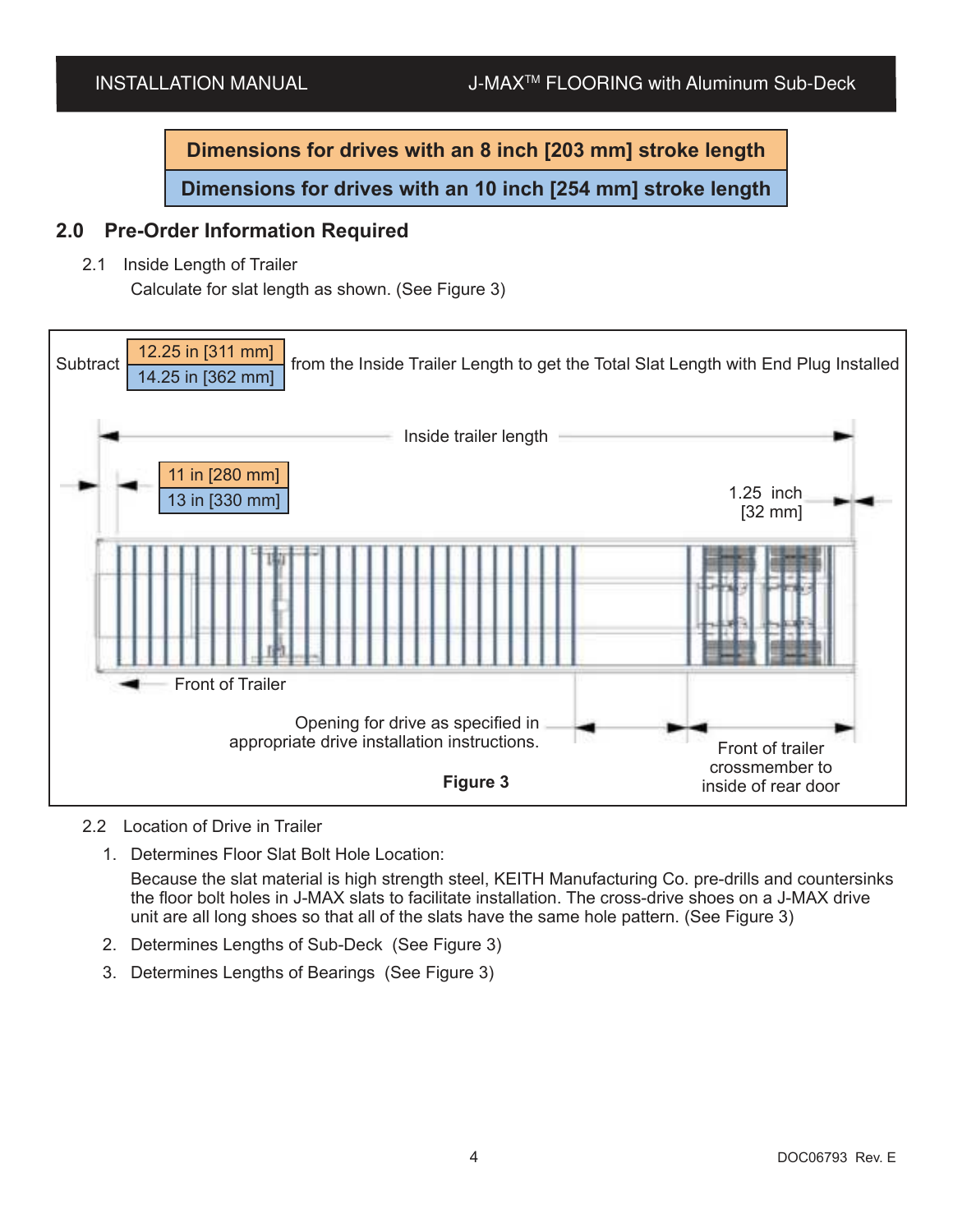- 2.3 Determine Quantity of Floor Slats
	- 1. Use the formula below to determine the quantity of floor slats needed and the width of the side seals required. (See Figure 4)



**('A' - 'B') / 2 = 'C'**

| $A = Distance$<br><b>Across Trailer</b> | $N =$ Number of<br><b>Moving Slats</b> | $B = (N * 4.3125$ inch)<br>$+ .175$ inch | $C^*2$ = Combined<br><b>Width of Side Seals</b> |
|-----------------------------------------|----------------------------------------|------------------------------------------|-------------------------------------------------|
|                                         | 15                                     | 64.86 inch [1647.5 mm]                   |                                                 |
|                                         | 16                                     | 69.18 inch [1757.0 mm]                   |                                                 |
|                                         | 17                                     | 73.49 inch [1866.6 mm]                   |                                                 |
|                                         | 18                                     | 77.80 inch [1976.1 mm]                   |                                                 |
|                                         | 19                                     | 82.11 inch [2085.7 mm]                   |                                                 |
|                                         | 20                                     | 86.43 inch [2195.2 mm]                   |                                                 |
|                                         | standard 21                            | 90.74 inch [2304.7 mm]                   |                                                 |
|                                         | 22                                     | 95.05 inch [2414.3 mm]                   |                                                 |
| Examples<br>96.74 inches                | 21                                     | 90.74 inches                             | 6 inches                                        |
| 2438.7 mm                               | 21                                     | 2304.7 mm                                | <b>134 mm</b>                                   |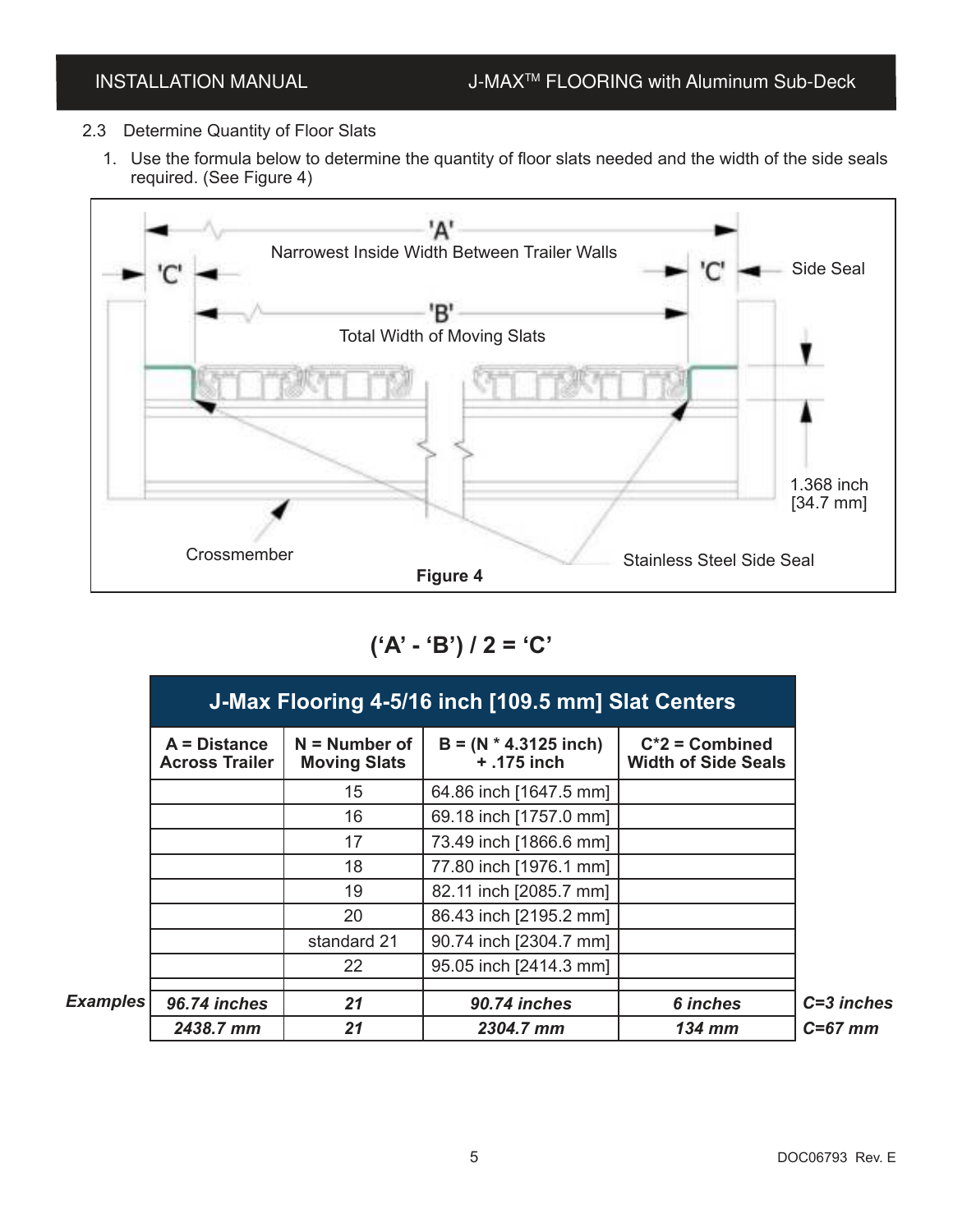### **Installation Instructions**



*NOTE: When welding, ground specifically to what you are welding on, otherwise it can short across component assemblies damaging seals and gaskets.*

### **3.0 Crossmember Requirements & Baffle Plate Installation**

Crossmembers function as support for the sub-deck.

1. Recommended crossmember spacing should be 12 inch [305 mm] centers.



- 2. Stainless Steel Baffle Plate Installation: A baffle plate extends forward from the door threshold to prevent material from sifting through the floor when slats are in the forward position.
	- A. Determine the dimensions of the baffle plate (Figure 6). The baffle plate must be level with the crossmembers and is welded to the inside of the last beam of the trailer (threshold). The thickness depends on the type of load. We recommend 11 gauge [3 mm] plate for heavy, abrasive materials (e.g. solid waste). The front of plate should be bent to meet the trailer frame, leaving an opening between the formed plate and the last crossmember so that material will not build up underneath the slats.
	- B. Cut and form the baffle plate to the proper dimensions.
	- C. Install the baffle plate, welding the plate in position and grind welds flat. Make sure the plate is level with the crossmembers. (See Figure 6)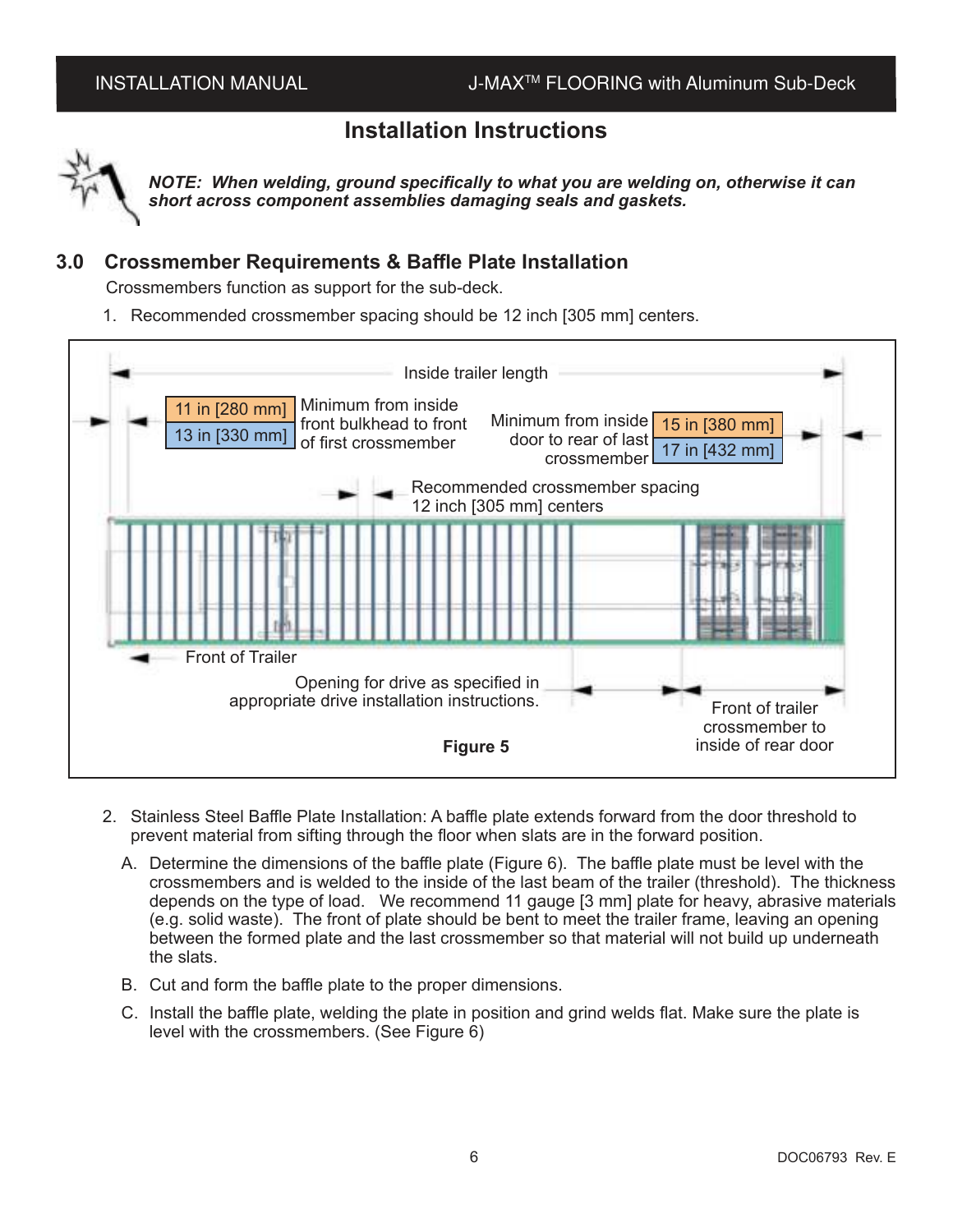

3. Locate the first crossmember at the front of the trailer at a minimum of  $\Box$  Figure 1200 minum from front bulkhead of trailer. (See Figure 7) 11 inch [280 mm] 13 inch [330 mm]

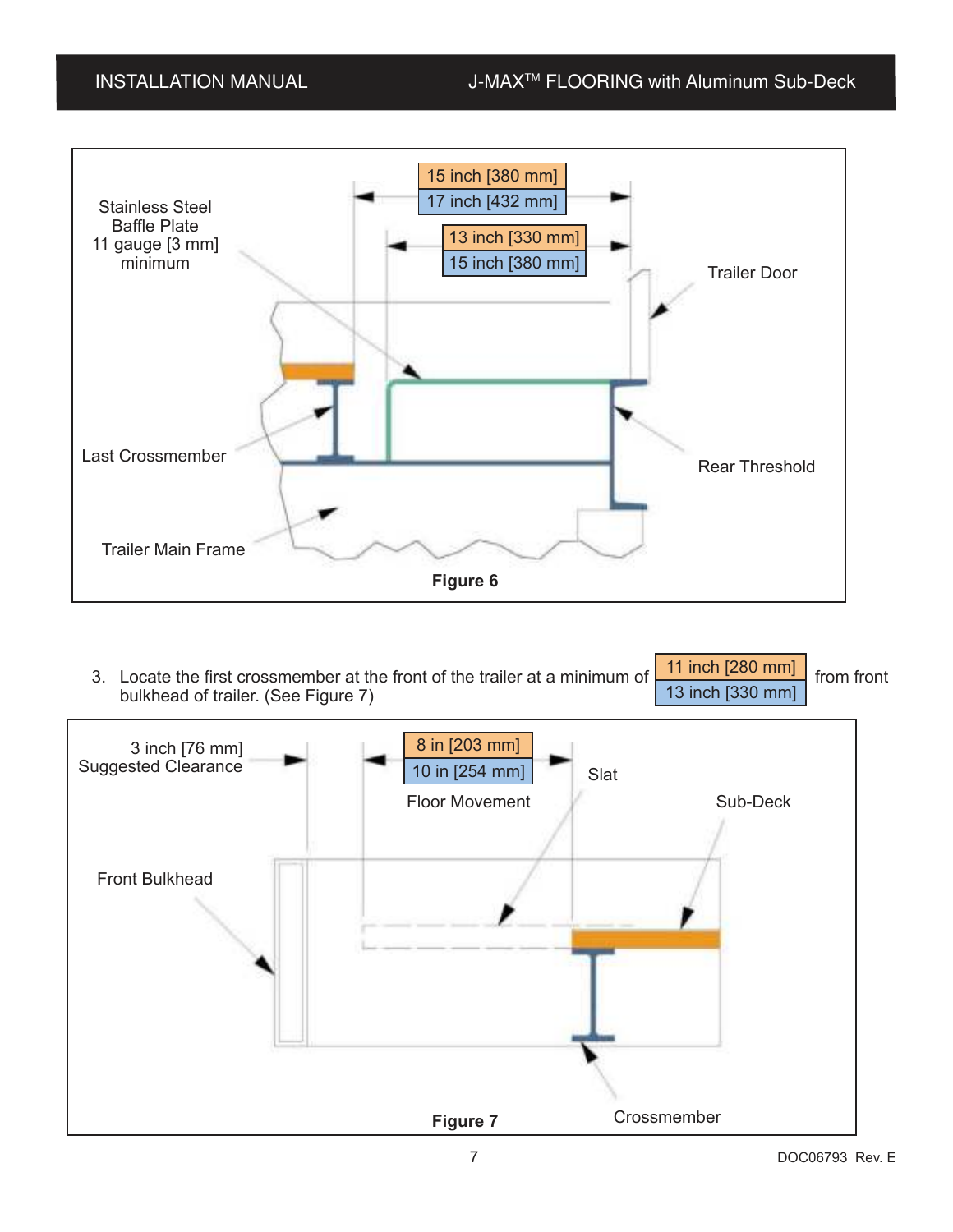### **4.0 Sub-Deck & Side Seal Installation**

1. Cut sub-decks to proper length according to your trailer measurements and the position of the drive assembly. (See Figure 8)



2. Sub-Deck can be attached to crossmembers by bolting, riveting, or welding. Proper installation of the sub-deck is critical for maintaining floor alignment, floor straightness and for optimal performance of the J-Seal located between the floor slats. (See Figure 9) *If installing on steel crossmembers remember to add protective barrier between aluminum sub-deck and steel crossmembers before bolting or riveting.*

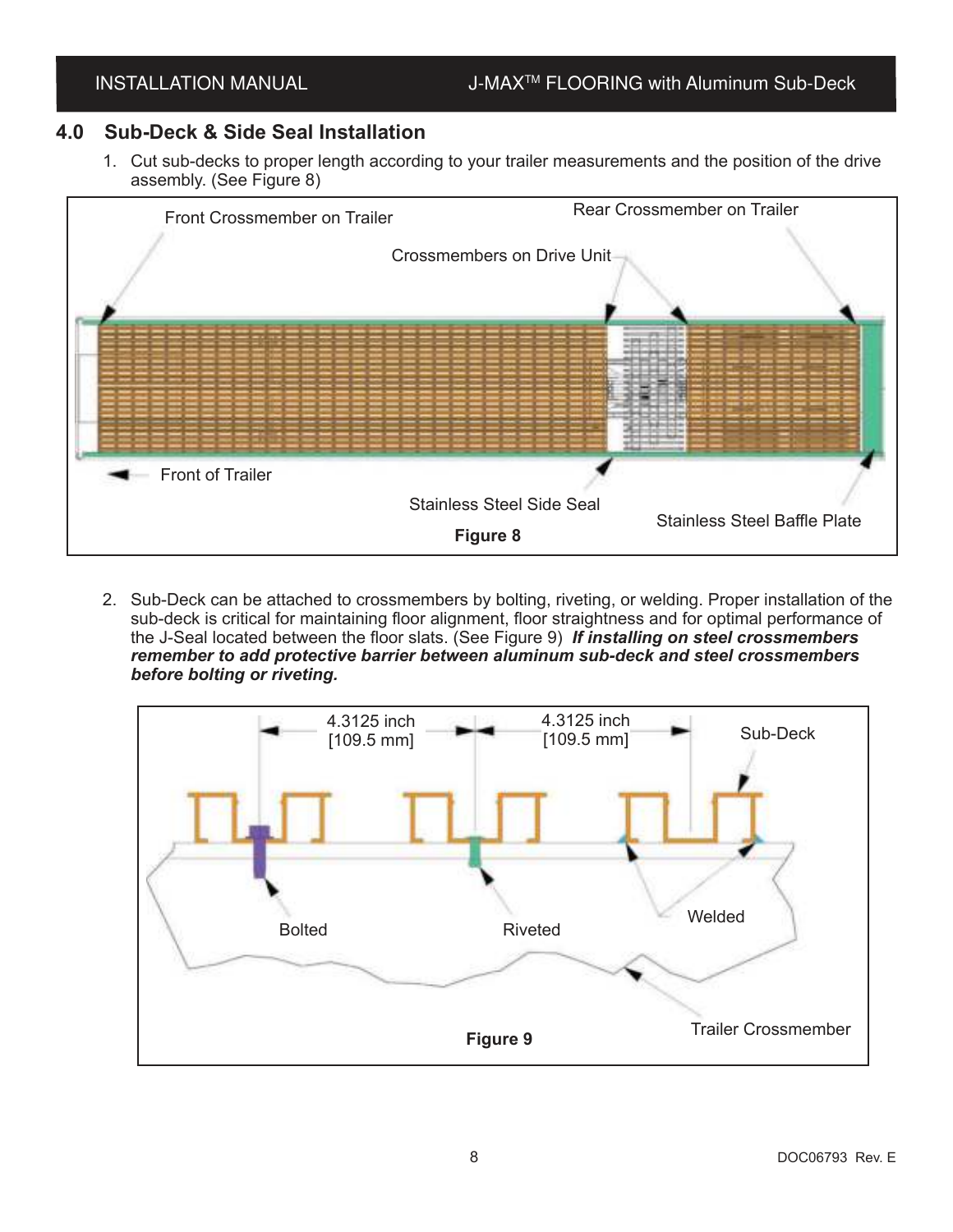3. Start at the rear of the trailer. Locate one set of sub-decks using the center line marked on the subdeck jig, aligning it with the center line of the trailer. Clamp the jig and sub-deck to the crossmembers, then attach the sub-deck to the crossmembers. This will align the sub-deck with the shoe on the drive. (Figure 10)



4. Lay out the remaining sub-decks and stainless steel side seals with supports across the width of the trailer using the spacing jigs for proper location. Keeping the jigs above the crossmembers, clamp the jig and sub-decks to every other crossmember. Remember to attach the sub-decks to the formed crossmembers that are attached to the drive unit. (See Figures 11 & 12)



5. Install stainless steel side seal before moving the sub-deck spacing jigs. If splicing the side seal, grind welds smooth or J-seal will not seal properly. Side seal must be supported across drive opening. (Figure 12)

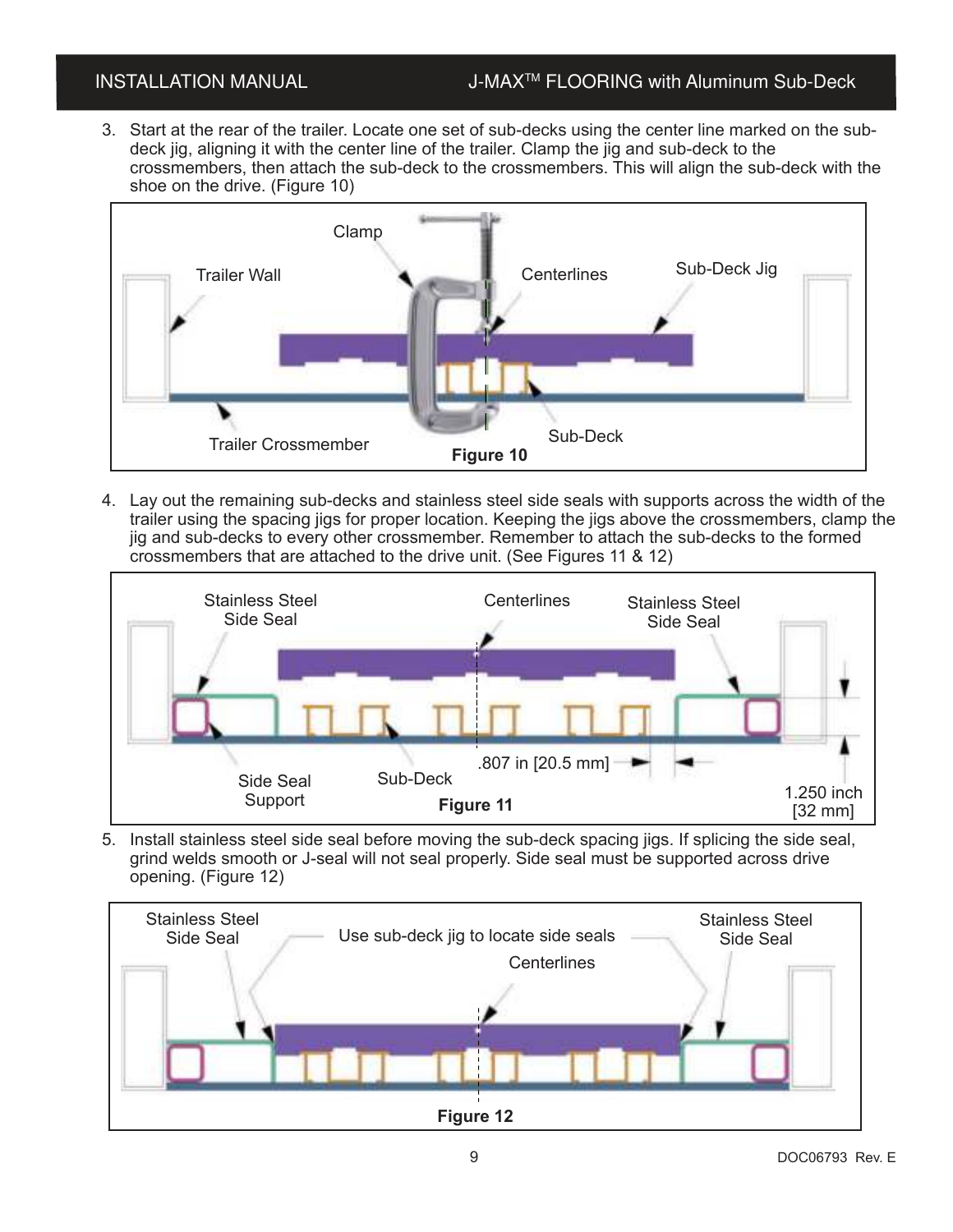### INSTALLATION MANUAL J-MAX<sup>™</sup> FLOORING with Aluminum Sub-Deck

6. Bolt, rivet or weld the sub-decks to the crossmembers between the jigs. Move the jigs and make a connection at each intersection of a sub-deck and a crossmember. Welds should be 1/8 inch [3 mm] fillet, 3/4 inch to 1-1/4 inch [20 mm to 32 mm] long, and centered on the flange. Excessive welding and too little cooling will cause crossmembers to warp.

Use suggested welding pattern below. Starting each pass on the same side of the trailer gives sufficient cooling time before second pass. (See Figure 13)

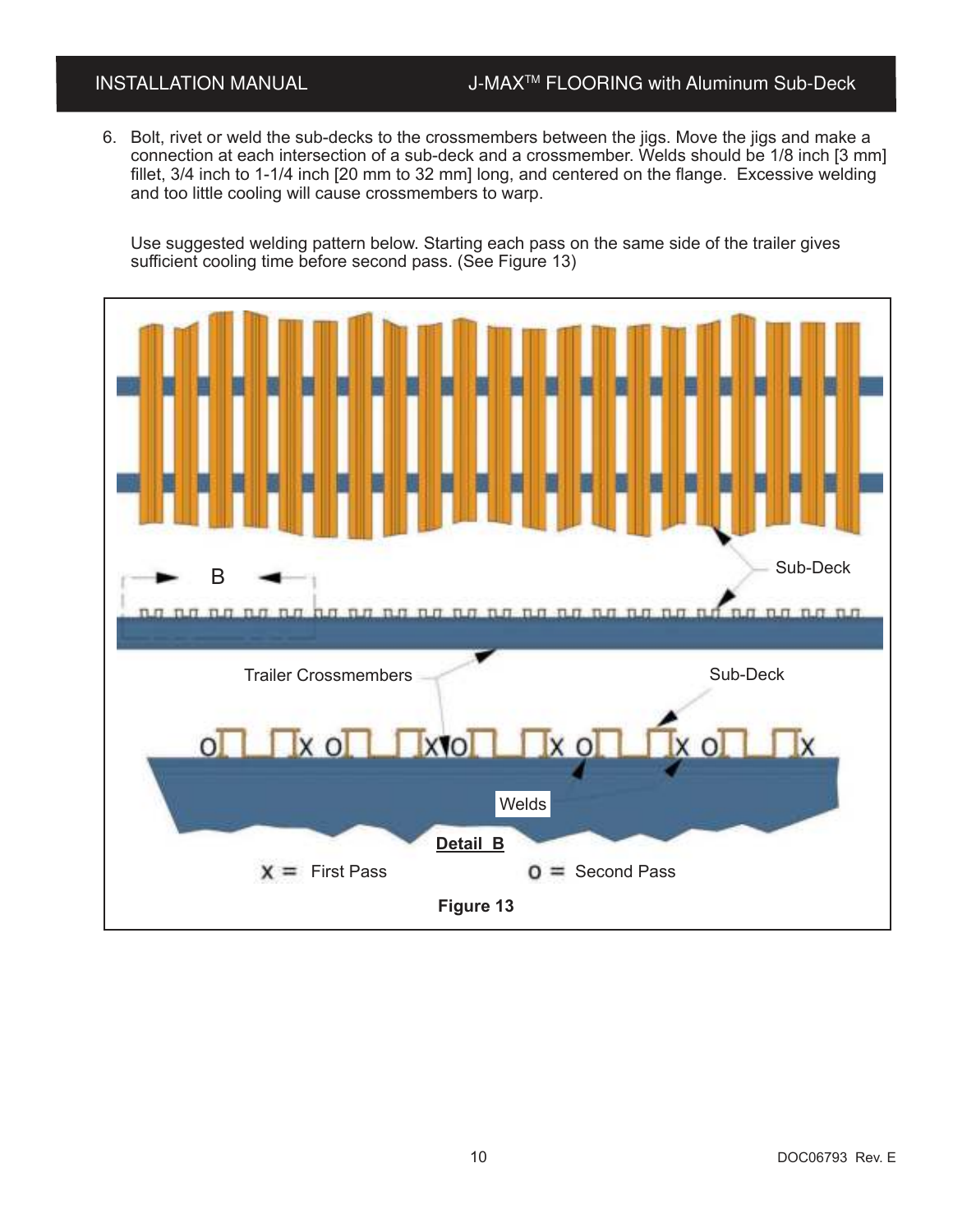### **5.0 Bearings & Slat Installation**

- 5.1 Method 1: Bearings Snapped Down onto Sub-Deck, Slats Slid Over Bearings (with Bearing Stops)
	- 1. Bearing Stops keep bearings in place and are installed with pop rivets. Place bearing stops flush with the ends of the sub-decks and drill (6) holes through sub-deck, using holes in bearing stops as a drill jig. Install (6) rivets per bearing stop. (4) Bearing Stops per slat are pre-drilled and supplied by KEITH Mfg. with order. (See Figure 14)



2. Bearings come in 6 ft [1829 mm] lengths and snap down over sub-deck. (See Figure 15)

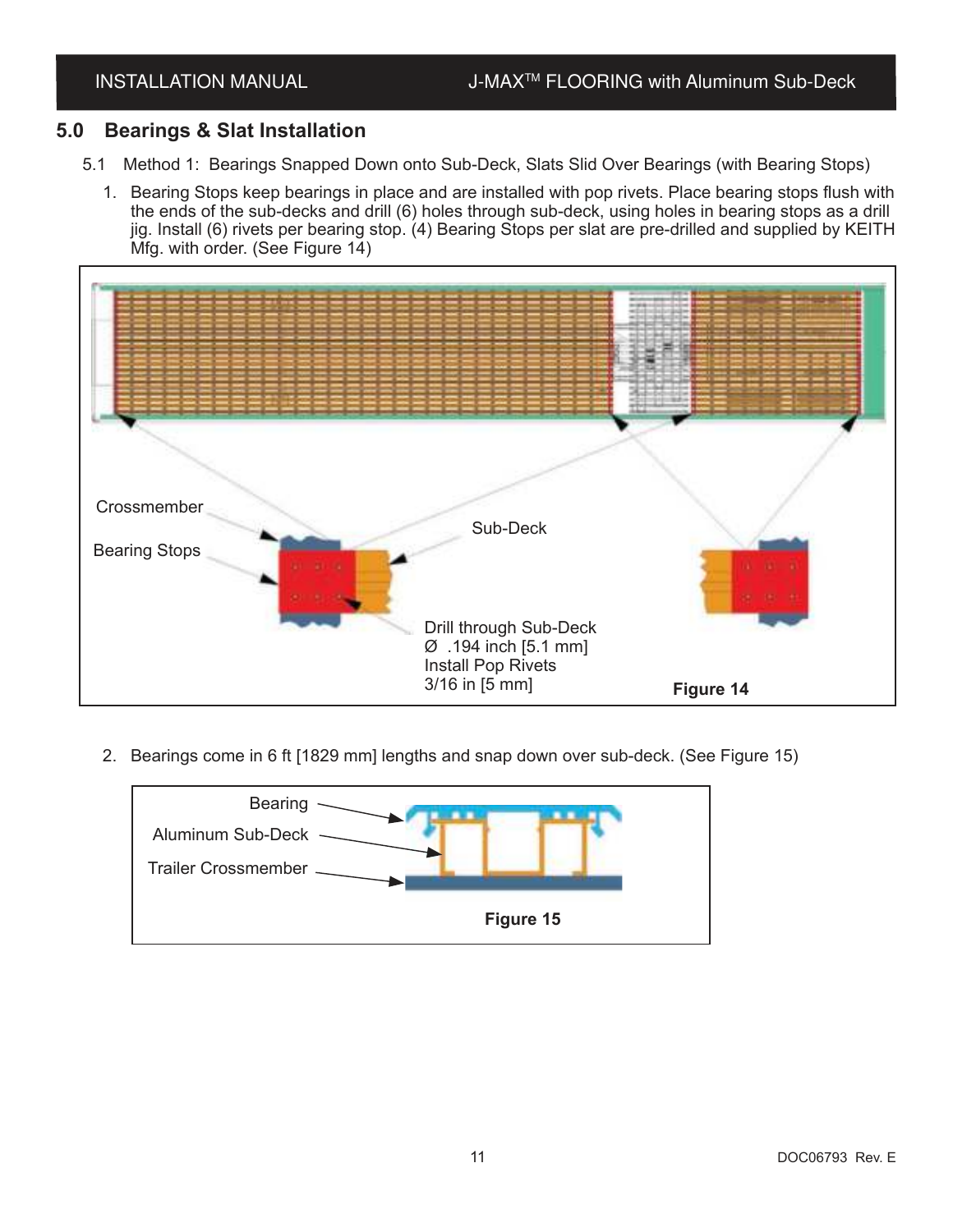### INSTALLATION MANUAL J-MAX<sup>™</sup> FLOORING with Aluminum Sub-Deck

- 3. Pre-cut bearings where needed to fit between the bearing stops on the sub-deck, as shown. Total bearing length should be 3 inches [76 mm] shorter than the distance between bearing stops to allow for expansion of bearings. (See Figure 16)
- 4. Snap bearings down into place.



*5. Ensure J-Seals are fully seated along the entire length of slats (install position).* Starting on the right side of the trailer, slide the single seal pre-assembled floor slats over the bearings, until the pre-drilled holes line up with the holes in the drive shoes. The last slat installed on the left side of the trailer will have double seals. (See Figure 17)



6. Proceed to Floor Slat Attachment Instructions (See Section 6.0)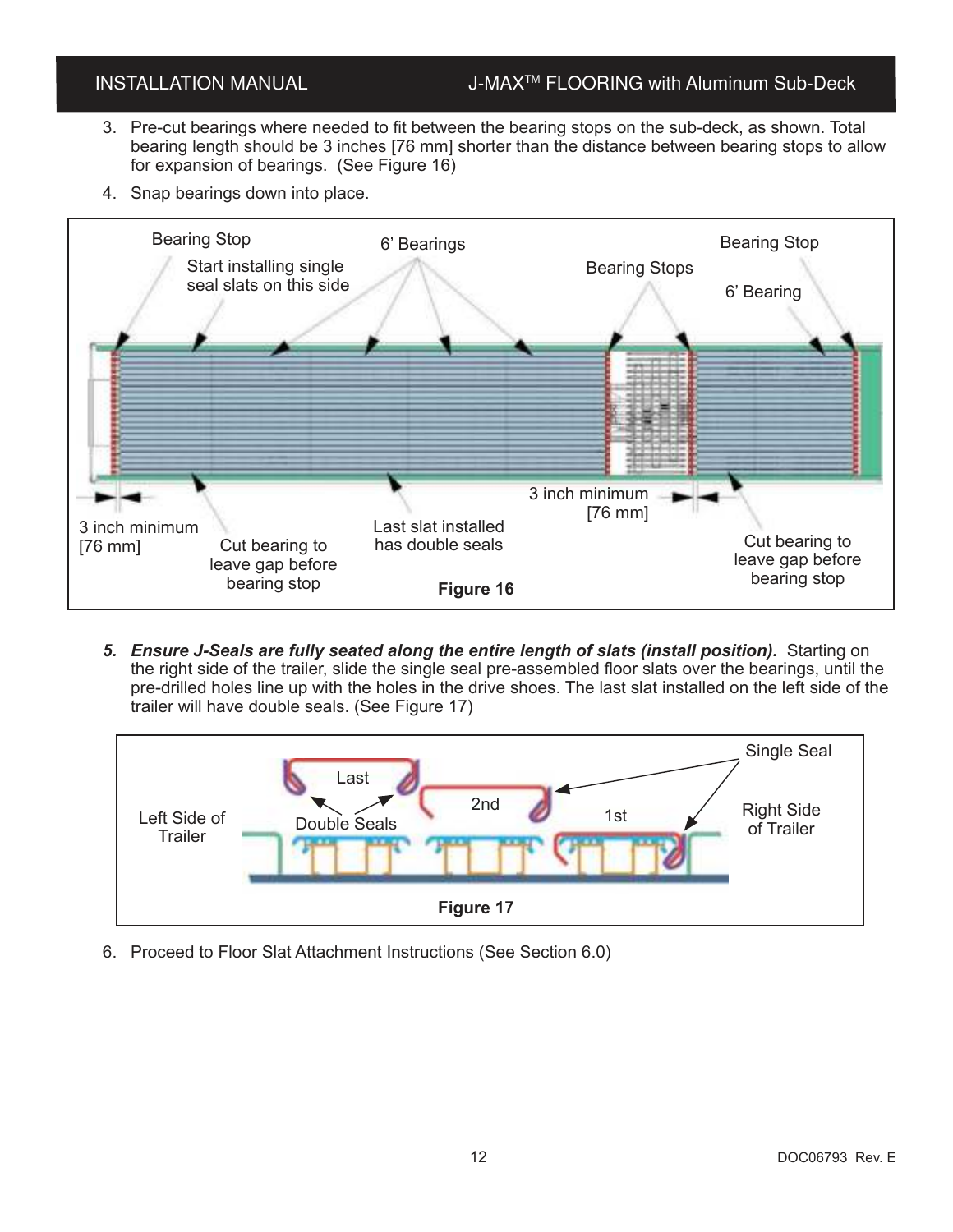- 5.2 Method 2: Bearings Slid into Slats, Both Snapped Down onto Sub-Deck (with Bearing Stops)
	- 1. Bearing Stops keep bearings in place and are installed with pop rivets. Place bearing stops flush with the ends of the sub-decks and drill (6) holes through sub-deck, using holes in bearing stops as a drill jig. Install (6) rivets per bearing stop. (4) Bearing Stops per slat are pre-drilled and supplied by KEITH Mfg. with order. (See Figure 18)



2. Bearings come in 6 ft [1829 mm] lengths and snap down over sub-deck. (See Figure 19)

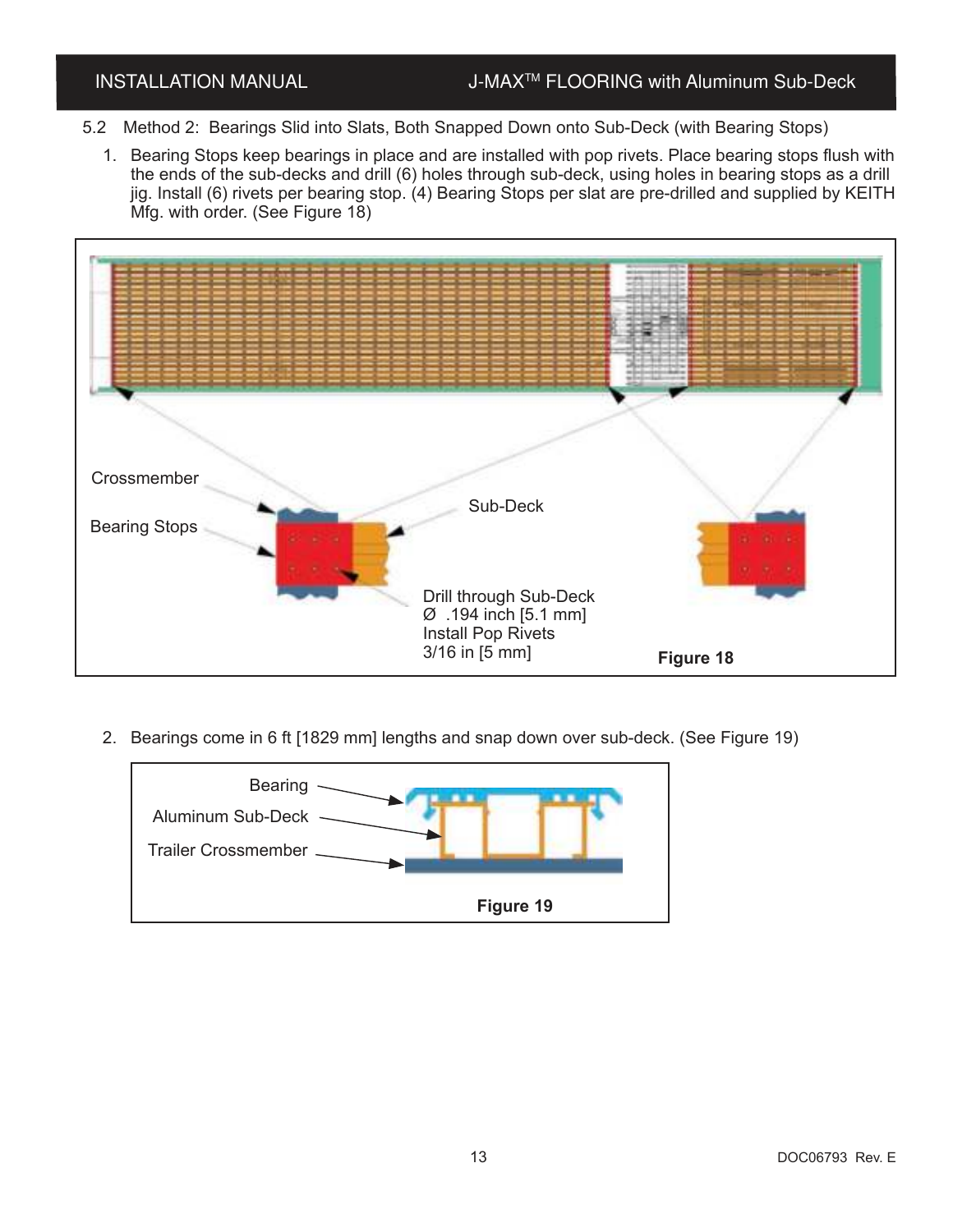### INSTALLATION MANUAL J-MAX<sup>™</sup> FLOORING with Aluminum Sub-Deck

3. Pre-cut bearings where needed to fit between the bearing stops on the sub-deck, as shown. Total bearing length should be 3 inches [76 mm] shorter than the distance between bearing stops to allow for expansion of bearings. (See Figure 20)



4. Slide the bearings into the floor slats and place the floor slats upside down in trailer. *Ensure J-Seals are fully seated along the entire length of slats (install position).* (See Figure 21)



5. It is important to install the floor slats in the appropriate sequence starting on the right side of the trailer and working to the left side of the trailer. The last slat installed on the left side of the trailer will have double seals. (See Figure 22)

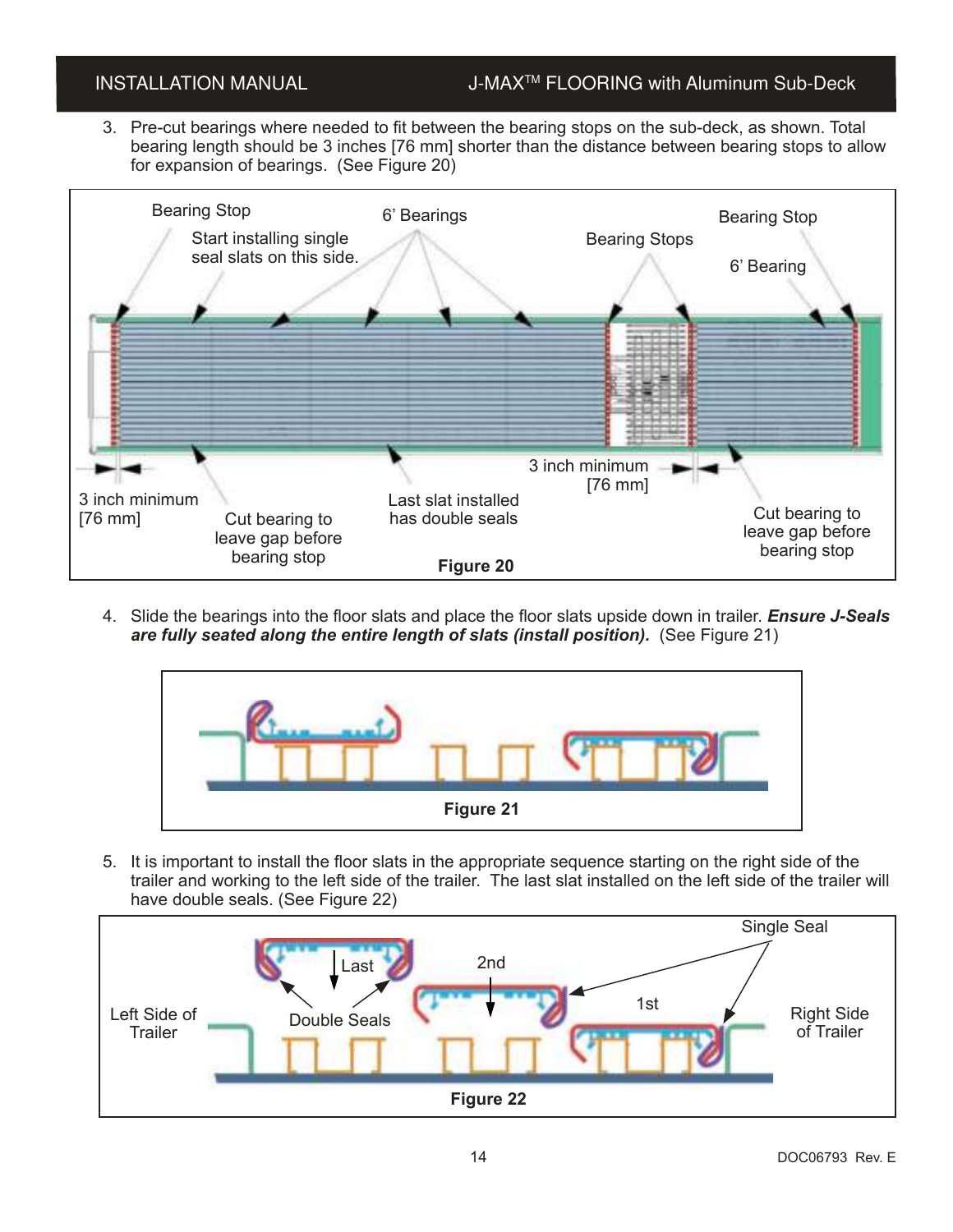6. Lay a slat next to the sub-deck it is to be installed on. (See Figure 23)



7. Position slat so floor bolt holes in slat are aligned with bolt holes in drive shoes and position bearings between bearing stops. (See Figure 24)



**Figure 24**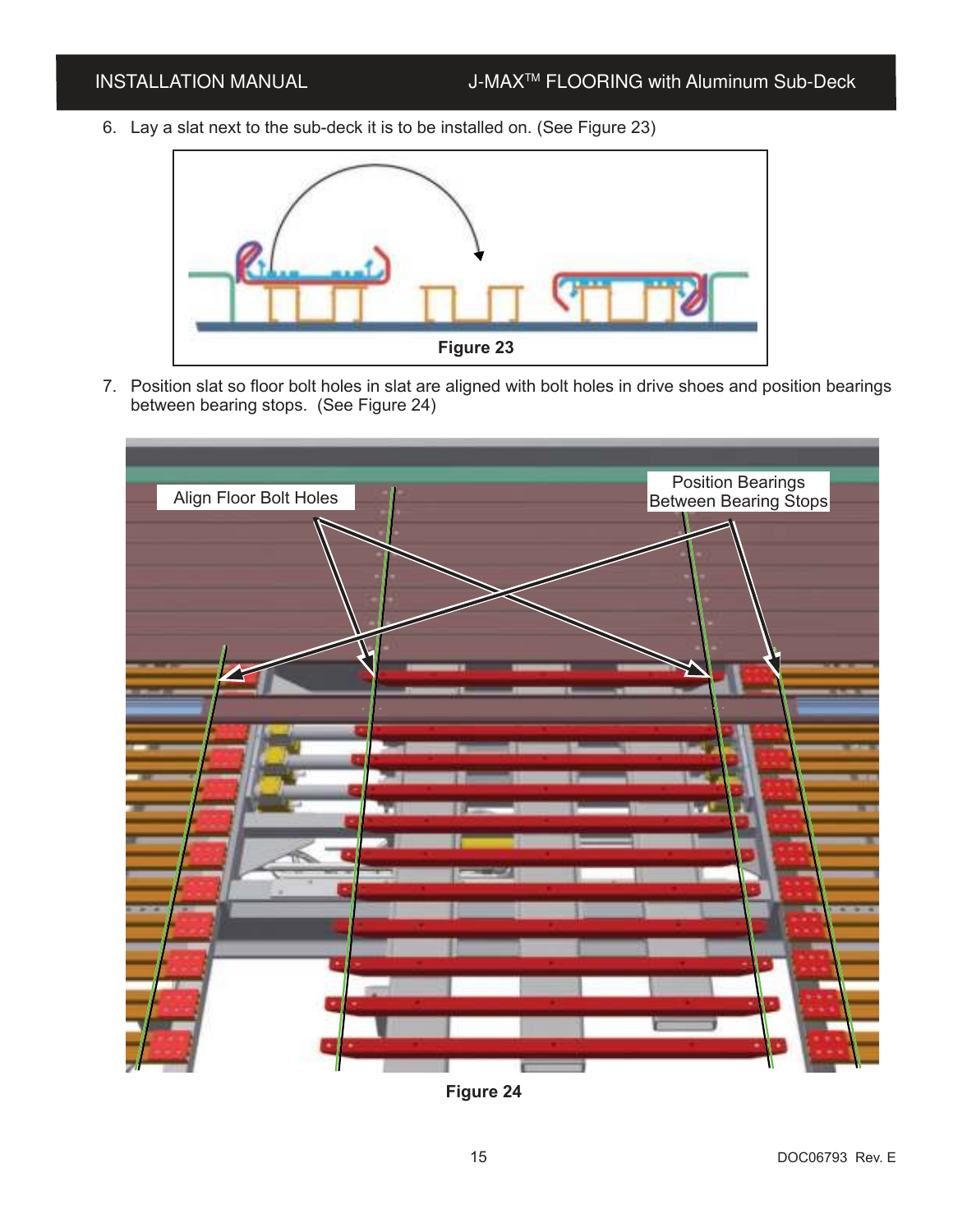8. Turn slat over and center on top of sub-deck with floor bolt holes aligned with holes in drive shoes. (See Figure 25)



9. Use floor slat driver #11310701 to seat bearings and slats on sub-deck. (See Figure 26)



- 10. Continue until all bearings and slats have been snapped down.
- 11. Proceed to Floor Slat Attachment Instructions (See Section 6.0)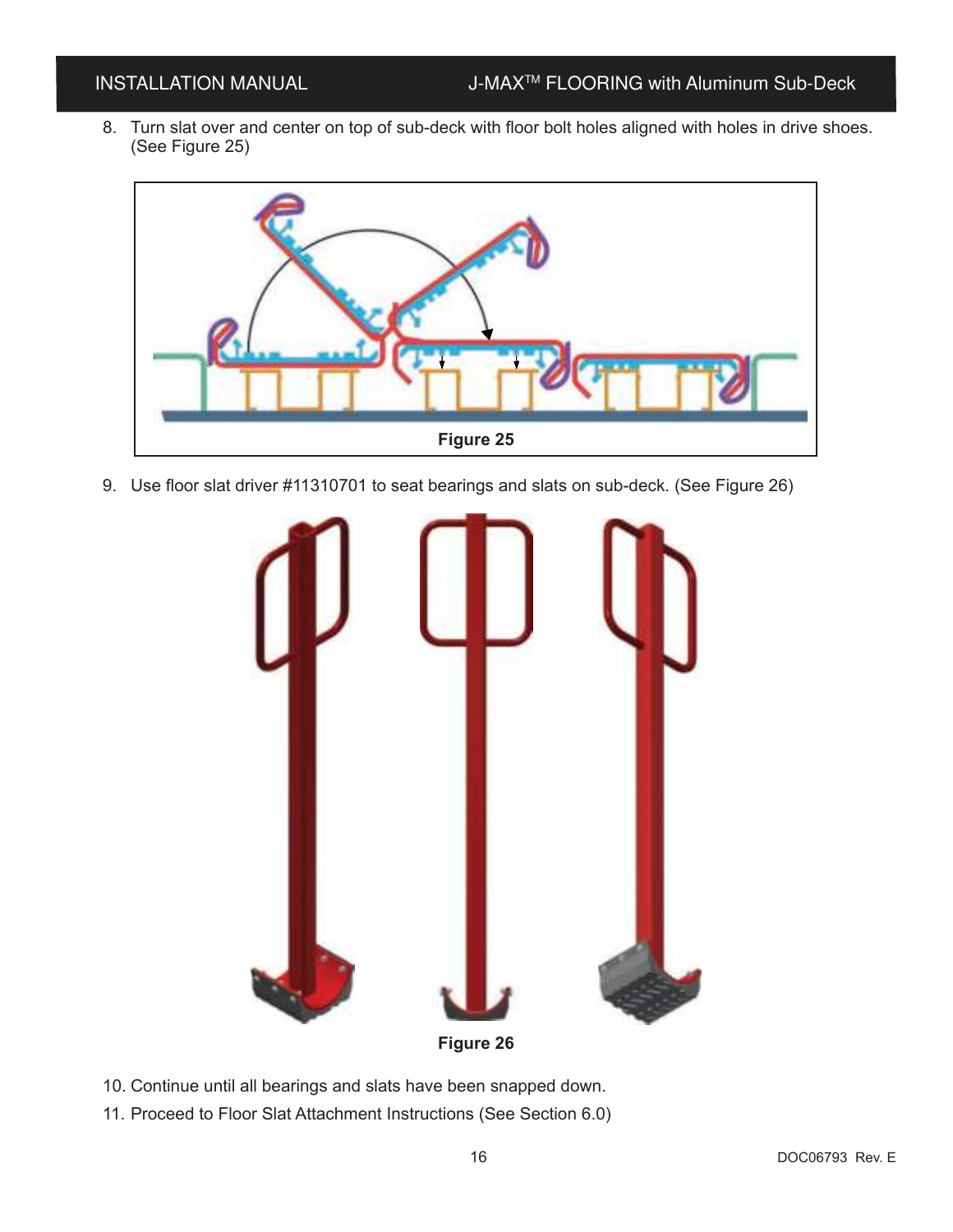### **6.0 Floor Slat Attachment Instructions**

- 1. Make final adjustments of all floor slats until the pre-drilled holes in the slats line up with the appropriate holes in the cross-drive shoes.
- 2. Bolt Slats to Cross-Drive Shoes

### *NOTE: Bolt slats to cross-drive shoes before seating floor J-Seal.*

| <b>Bolt Torque Chart</b> |              |                    |                    |                         |              |                |  |  |  |
|--------------------------|--------------|--------------------|--------------------|-------------------------|--------------|----------------|--|--|--|
| <b>Bolt</b><br>(SAE)     | <b>Grade</b> | Torque<br>(ft/lbs) | <b>Location</b>    | <b>Bolt</b><br>(Metric) | <b>Grade</b> | Torque<br>(Nm) |  |  |  |
| $\overline{\phantom{a}}$ |              |                    | End Plugs          | M8 x 1.25               | 10.9         | 34             |  |  |  |
| $5/16 - 18$              | 8            | 24                 | <b>Floor Bolts</b> | M8 x 1.25               | 10.9         | 34             |  |  |  |
| $3/8 - 16$               | 8            | 45                 | <b>Floor Bolts</b> | M <sub>10</sub> x 1.5   | 10.9         | 66             |  |  |  |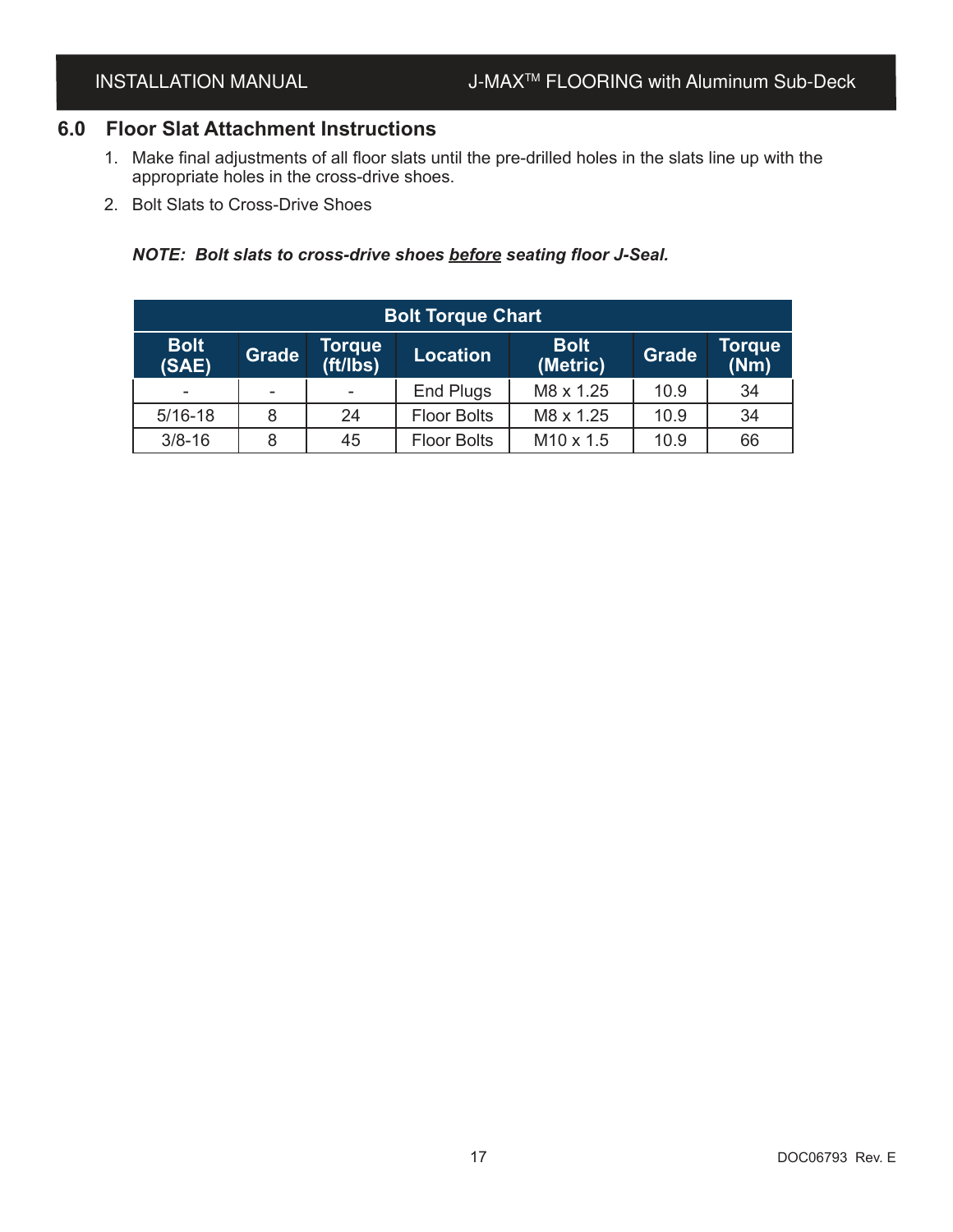### **7.0 J-Seal Seating Instructions**

1. Image shows the end view of the assembled slats in position (J-Seal is in the raised installed position). (See Figure 30)



2. Push J-Seal down until tool stops. Image shows the slat assembly end view with the J-Seal in the seated position. (See Figure 31)

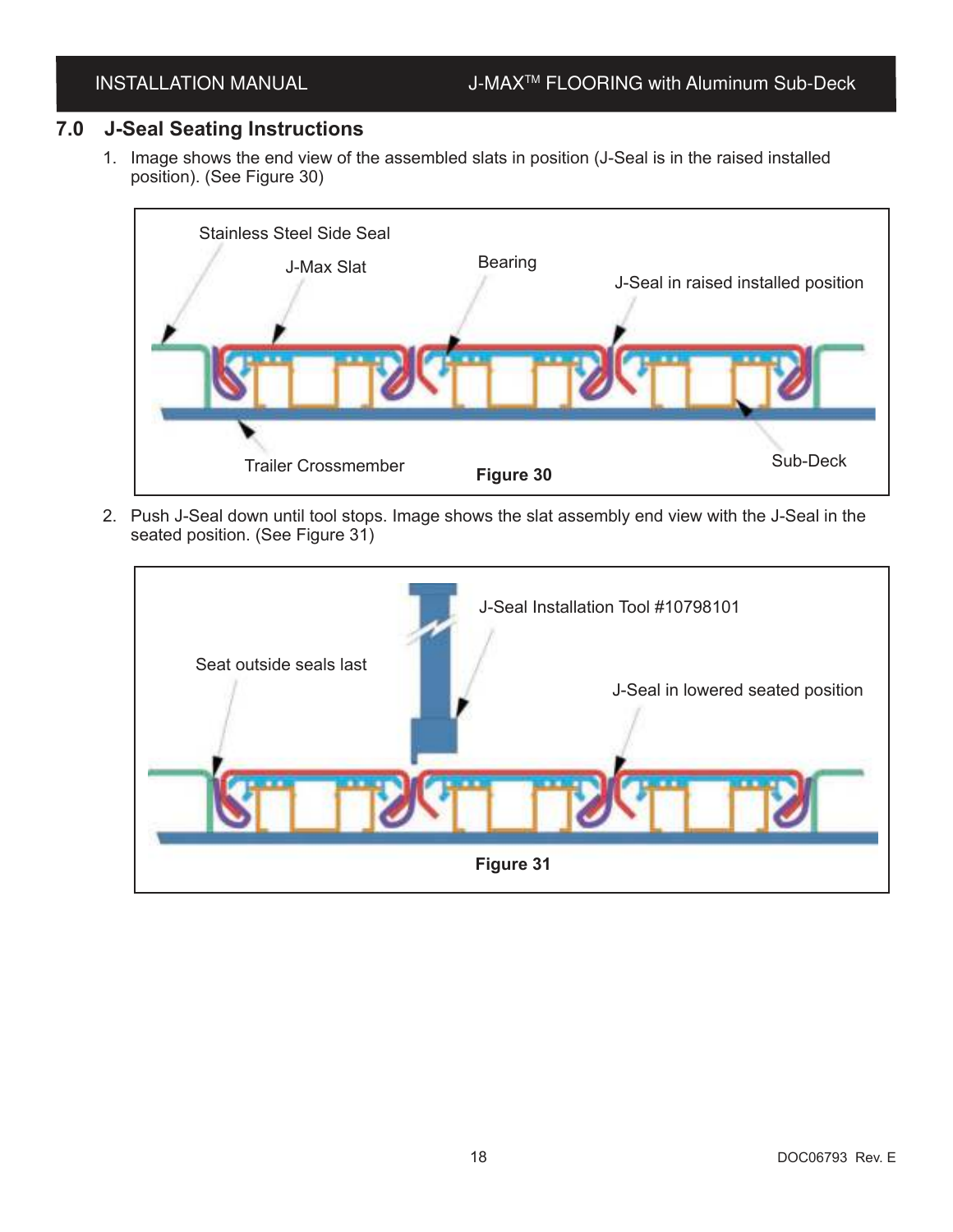### **8.0 Fabricate & Install Front Slope Shield**

- 1. Determine Slope Shield & Support Dimensions: The width is equal to the inner trailer width. The front shield is commonly installed at approximately 45° between the front wall and the flooring. The UHMW wear strip should lie fully on top of the floor slats when the floor slats are in the rear position (at maximum distance from the front wall). (Figures 32 & 33)
- 2. Fabricate Sloped Front Shield & Supports: Form the slope shield plate and attach steel angles for added support. Rivet the plastic wear strip to the bottom of the shield. (Figures 32 & 33)
- 3. Mount Supports & Front Shield: Bolt or weld angled supports to the side walls. Bolt the slope shield to the front of the trailer and to the side supports. Turn Buckles can be added to hold the front slope shield down onto the slats. Clean-out holes can be provided below the front shield to reduce potential material buildup. (Figures 32 & 33)